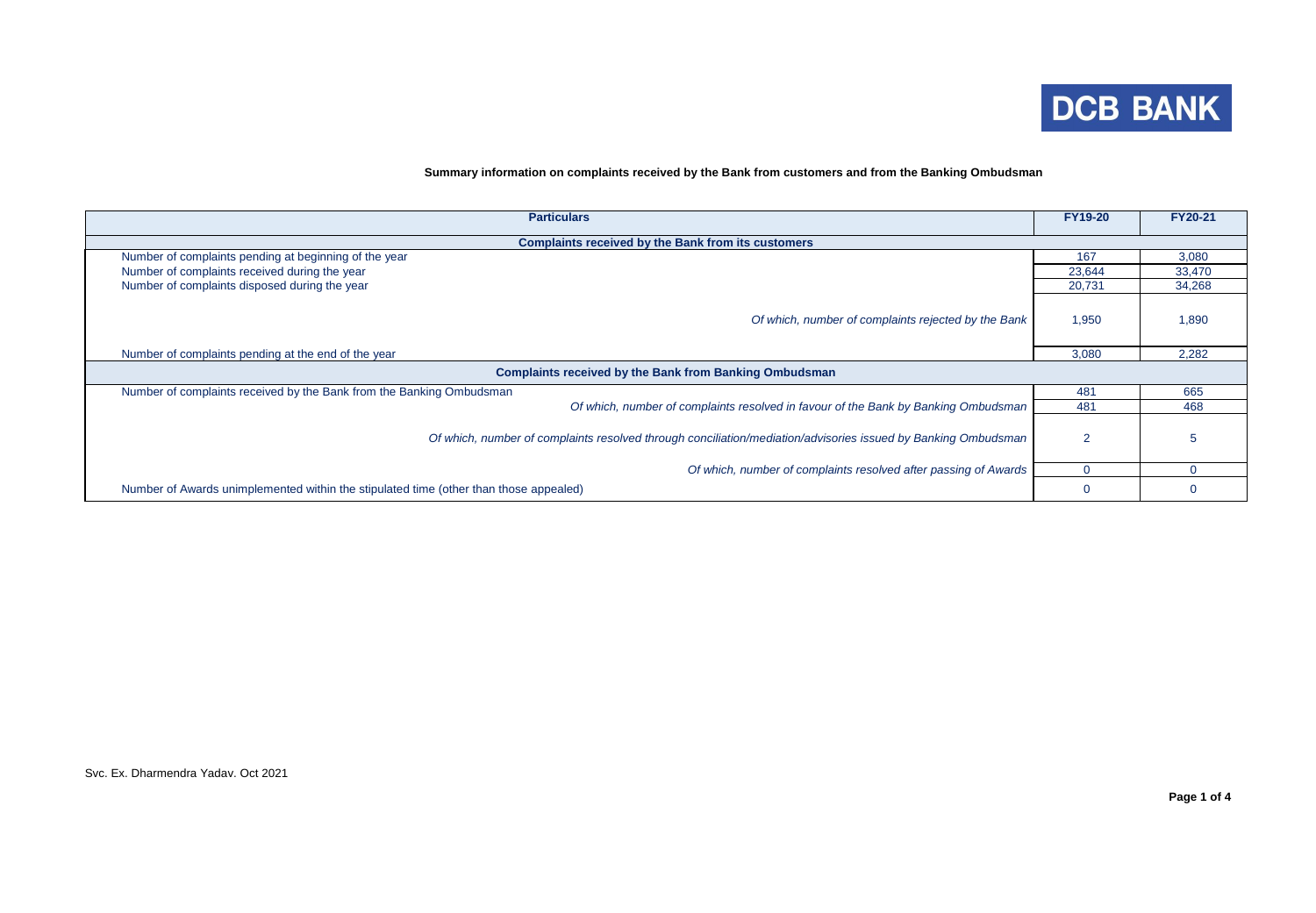

|              | Grounds of complaints, (i.e. complaints relating to)      | <b>Number of</b><br>complaints<br>pending at the<br>beginning of the<br>year | <b>Number of</b><br>complaints<br>received during<br>the year | % increase/<br>decrease in the<br>number of<br>complaints<br>received over the<br>previous year | <b>Number of</b><br>complaints<br>pending at the<br>end of the year | Of 5, number of<br>complaints pending<br>beyond 30 days |
|--------------|-----------------------------------------------------------|------------------------------------------------------------------------------|---------------------------------------------------------------|-------------------------------------------------------------------------------------------------|---------------------------------------------------------------------|---------------------------------------------------------|
|              | $\overline{1}$                                            | $\overline{2}$                                                               | $\overline{\mathbf{3}}$                                       | 4                                                                                               | $\overline{5}$                                                      | $6\phantom{1}$                                          |
|              |                                                           | <b>Current Year (20-21)</b>                                                  |                                                               |                                                                                                 |                                                                     |                                                         |
|              | <b>Loans and Advances</b>                                 | 334                                                                          |                                                               | 206%                                                                                            | 942                                                                 | 382                                                     |
| Ground - 1   | (a) Rate of Interest Disputes                             |                                                                              | 9,641                                                         |                                                                                                 |                                                                     |                                                         |
|              | (b) Part payment/foreclosure credits                      |                                                                              |                                                               |                                                                                                 |                                                                     |                                                         |
|              | (c) Others                                                |                                                                              |                                                               |                                                                                                 |                                                                     |                                                         |
| Ground - 2   | <b>ATM/Debit Cards</b>                                    |                                                                              |                                                               | 3%                                                                                              | 240                                                                 | 30                                                      |
|              | (a) Cash not dispensed at other ATMs                      |                                                                              |                                                               |                                                                                                 |                                                                     |                                                         |
|              | (b) Errors at point of sale transactions                  | 198                                                                          | 9,372                                                         |                                                                                                 |                                                                     |                                                         |
|              | (c) Others                                                |                                                                              |                                                               |                                                                                                 |                                                                     |                                                         |
|              | <b>Internet/Mobile/Electronic Banking</b>                 | 685                                                                          | 5,539                                                         | 81%                                                                                             | 264                                                                 | 106                                                     |
|              | (a) Payment gateway transaction disputes                  |                                                                              |                                                               |                                                                                                 |                                                                     |                                                         |
| Ground - 3   | (b) Internet Banking login/password issues                |                                                                              |                                                               |                                                                                                 |                                                                     |                                                         |
|              | (c) Others                                                |                                                                              |                                                               |                                                                                                 |                                                                     |                                                         |
|              | Account opening/difficulty in operation of accounts       | 235                                                                          |                                                               | 52%                                                                                             | 418                                                                 | 80                                                      |
|              | (a) Transactions submitted at branches                    |                                                                              |                                                               |                                                                                                 |                                                                     |                                                         |
| Ground - 4   | (b) Instruction updates                                   |                                                                              | 5,069                                                         |                                                                                                 |                                                                     |                                                         |
|              | (c) Others                                                |                                                                              |                                                               |                                                                                                 |                                                                     |                                                         |
|              |                                                           |                                                                              |                                                               |                                                                                                 |                                                                     |                                                         |
|              | Para-Banking                                              | 60                                                                           | 623                                                           | 34%                                                                                             | 178                                                                 | 141                                                     |
| Ground - 5   | (a) Policy documents not received (Loans related)         |                                                                              |                                                               |                                                                                                 |                                                                     |                                                         |
|              | (b) Policy Documents Not Received (Health/Life Insurance) |                                                                              |                                                               |                                                                                                 |                                                                     |                                                         |
|              | (c) Others                                                |                                                                              |                                                               |                                                                                                 |                                                                     |                                                         |
|              | <b>Mis-selling</b>                                        |                                                                              |                                                               |                                                                                                 |                                                                     |                                                         |
| Ground - 6   | (a) Information given by front-line                       | 28                                                                           | 417                                                           | 24%                                                                                             | 55                                                                  | 39                                                      |
|              | (b) Information related wrt gold loan                     |                                                                              |                                                               |                                                                                                 |                                                                     |                                                         |
|              | (c) Others                                                |                                                                              |                                                               |                                                                                                 |                                                                     |                                                         |
| Ground - 7   | <b>Others</b>                                             |                                                                              |                                                               | $-34%$                                                                                          |                                                                     | 116                                                     |
|              | (a) SMS/Email alerts sent but not received                | 1,540                                                                        | 2,809                                                         |                                                                                                 | 185                                                                 |                                                         |
|              | (b) Charges related disputes                              |                                                                              |                                                               |                                                                                                 |                                                                     |                                                         |
| <b>Total</b> |                                                           | 3,080                                                                        | 33,470                                                        | 42%                                                                                             | 2,282                                                               | 894                                                     |

**Top Grounds of complaints received by the Bank from customers**

Svc. Ex. Dharmendra Yadav. Oct 2021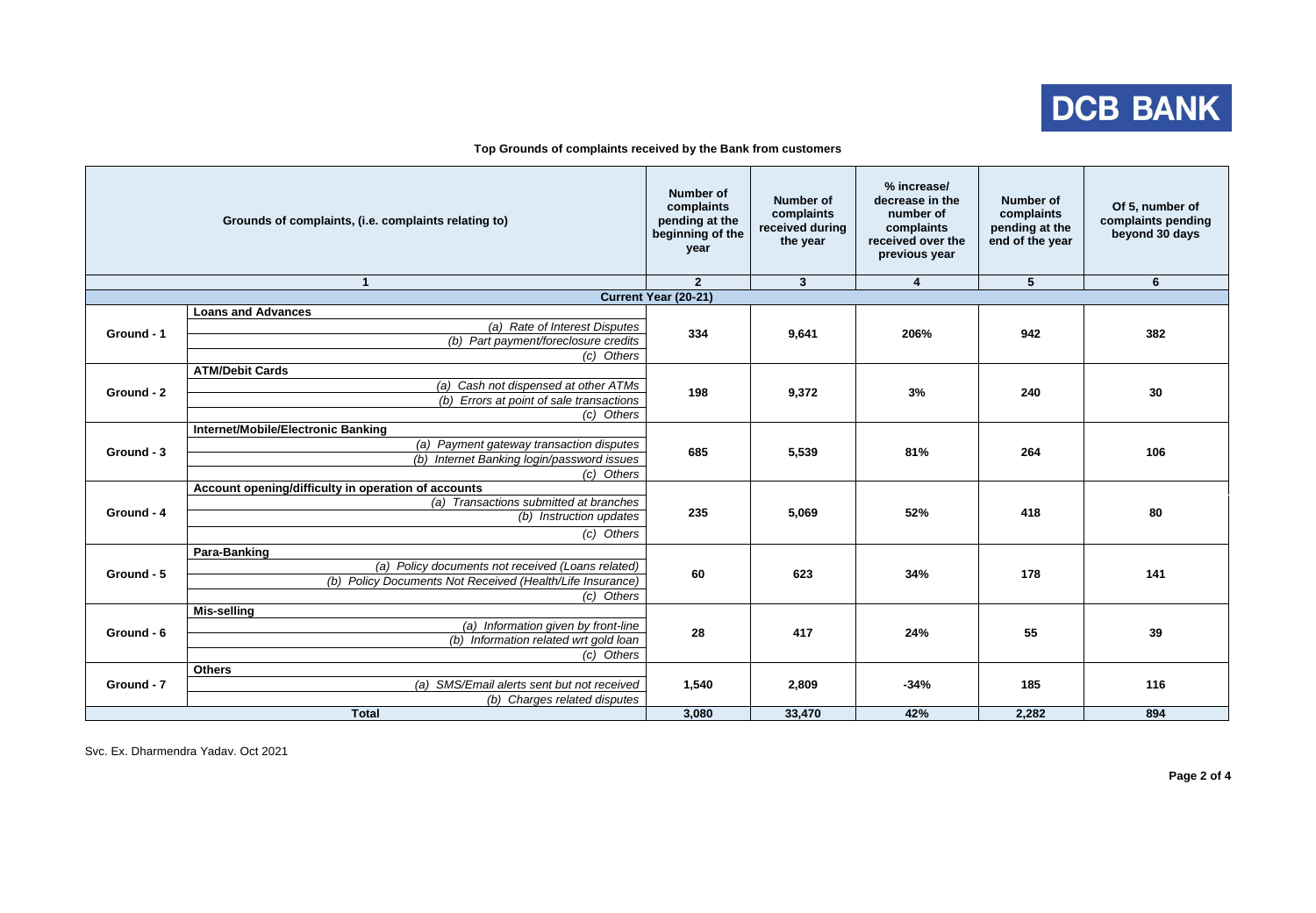## DCB BANK

| <b>Previous Year (FY19-20)</b> |                                                           |                                                                    |                                                            |                                                                                                 |                                                              |                                                            |    |    |
|--------------------------------|-----------------------------------------------------------|--------------------------------------------------------------------|------------------------------------------------------------|-------------------------------------------------------------------------------------------------|--------------------------------------------------------------|------------------------------------------------------------|----|----|
|                                | Grounds of complaints, (i.e. complaints relating to)      | Number of<br>complaints pending<br>at the beginning of<br>the year | <b>Number of</b><br>complaints received<br>during the year | % increase/<br>decrease in the<br>number of<br>complaints<br>received over the<br>previous year | Number of<br>complaints<br>pending at the<br>end of the year | Of 5, number of<br>complaints<br>pending beyond<br>30 days |    |    |
|                                | $\mathbf{1}$                                              | $\overline{2}$                                                     | 3 <sup>1</sup>                                             | $\overline{\mathbf{4}}$                                                                         | $\overline{5}$                                               | $6\phantom{1}$                                             |    |    |
|                                | <b>ATM/Debit Cards</b>                                    |                                                                    |                                                            |                                                                                                 |                                                              |                                                            |    |    |
| Ground - 1                     | (a) Cash not dispensed at other ATMs                      |                                                                    |                                                            | 9,064                                                                                           | 198                                                          | 28                                                         |    |    |
|                                | (b) Errors at point of sale transactions                  |                                                                    |                                                            |                                                                                                 |                                                              |                                                            |    |    |
|                                | $(c)$ Others                                              |                                                                    |                                                            |                                                                                                 |                                                              |                                                            |    |    |
| Ground - 2                     | Account opening/difficulty in operation of accounts       |                                                                    | 3,324                                                      |                                                                                                 |                                                              | 121                                                        |    |    |
|                                | (a) Transactions submitted at branches                    |                                                                    |                                                            |                                                                                                 | 235                                                          |                                                            |    |    |
|                                | (b) Instruction updates                                   |                                                                    |                                                            |                                                                                                 |                                                              |                                                            |    |    |
|                                | (c) Others                                                |                                                                    |                                                            |                                                                                                 |                                                              |                                                            |    |    |
| Ground - 3                     | <b>Loans and advances</b>                                 |                                                                    | 3,154                                                      |                                                                                                 | 334                                                          | 171                                                        |    |    |
|                                | (a) Rate of Interest Disputes                             |                                                                    |                                                            |                                                                                                 |                                                              |                                                            |    |    |
|                                | (b) Part payment/foreclosure credits                      |                                                                    |                                                            |                                                                                                 |                                                              |                                                            |    |    |
|                                | (c) Others                                                |                                                                    |                                                            |                                                                                                 |                                                              |                                                            |    |    |
|                                | <b>Internet/Mobile/Electronic Banking</b>                 |                                                                    | 3,054                                                      |                                                                                                 |                                                              |                                                            |    |    |
| Ground - 4                     | (a) Payment gateway transaction disputes                  |                                                                    |                                                            | 685                                                                                             | 502                                                          |                                                            |    |    |
|                                | (b) Internet Banking login/password issues                |                                                                    |                                                            |                                                                                                 |                                                              |                                                            |    |    |
|                                | (c) Others                                                |                                                                    |                                                            |                                                                                                 |                                                              |                                                            |    |    |
|                                | <b>Para-Banking</b>                                       |                                                                    | 466                                                        |                                                                                                 |                                                              |                                                            |    |    |
| Ground - 5                     | (a) Policy documents not received (Loans related)         |                                                                    |                                                            |                                                                                                 |                                                              |                                                            | 60 | 47 |
|                                | (b) Policy Documents Not Received (Health/Life Insurance) |                                                                    |                                                            |                                                                                                 |                                                              |                                                            |    |    |
|                                | $(c)$ Others                                              |                                                                    |                                                            |                                                                                                 |                                                              |                                                            |    |    |
|                                | <b>Mis-selling</b>                                        |                                                                    |                                                            |                                                                                                 |                                                              |                                                            |    |    |
| Ground - 6                     | (a) Information given by front-line                       |                                                                    | 337                                                        |                                                                                                 | 28                                                           | $\overline{7}$                                             |    |    |
|                                | (b) Information related wrt gold loan                     |                                                                    |                                                            |                                                                                                 |                                                              |                                                            |    |    |
|                                | (c) Others                                                |                                                                    |                                                            |                                                                                                 |                                                              |                                                            |    |    |
| Ground - 7                     | <b>Others</b>                                             |                                                                    | 4,245                                                      |                                                                                                 |                                                              |                                                            |    |    |
|                                | (a) SMS/Email alerts sent but not received                |                                                                    |                                                            |                                                                                                 | 1,540                                                        | 1,296                                                      |    |    |
|                                | (b) Charges related disputes                              |                                                                    |                                                            |                                                                                                 |                                                              |                                                            |    |    |
| <b>Total</b>                   |                                                           |                                                                    | 23,644                                                     |                                                                                                 | 3,080                                                        | 2,172                                                      |    |    |